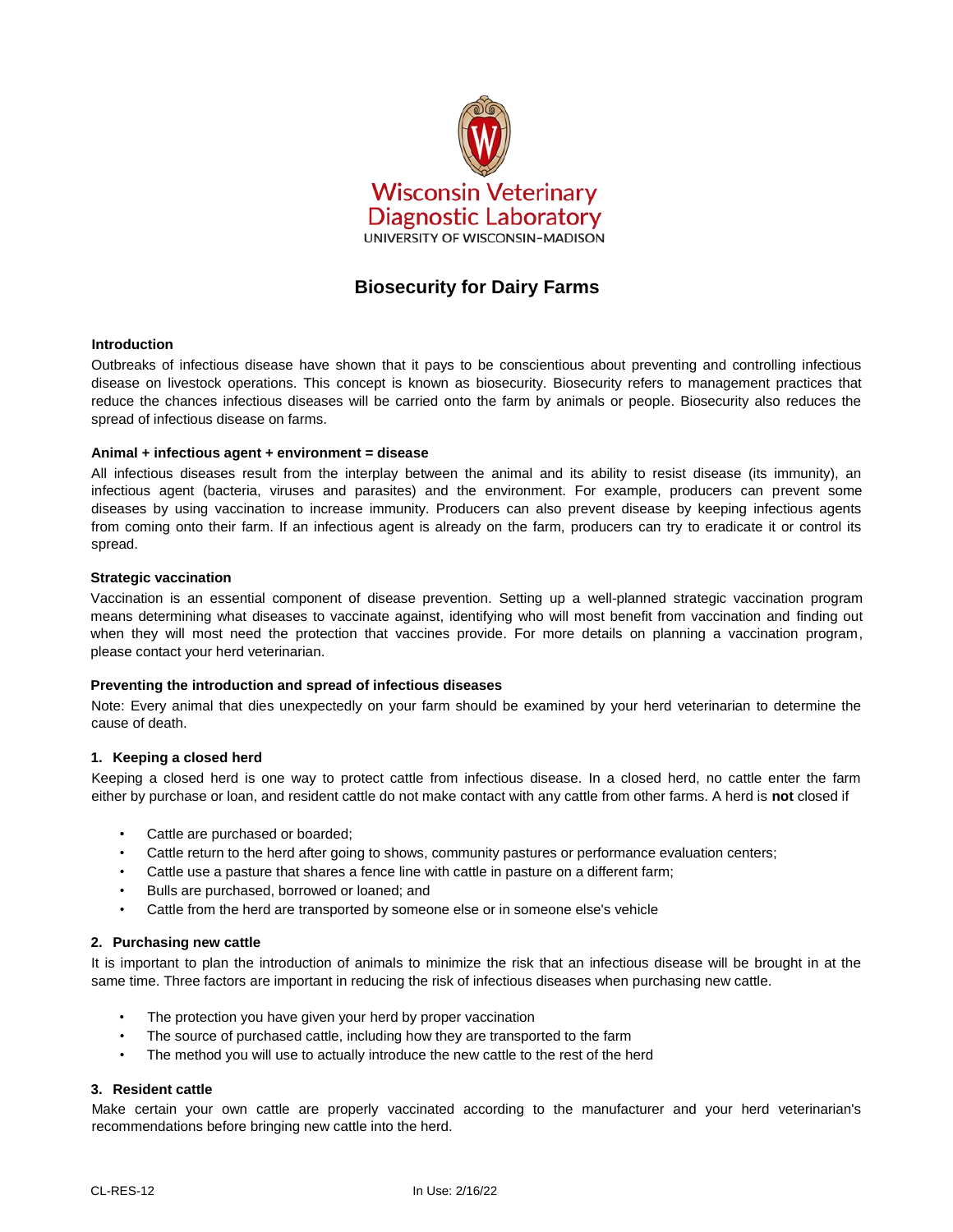## **4. The source of purchased cattle**

- Bring in only animals from herds where you know the health status.
- Bring in only animals from herds with a known effective vaccination program. Get specific information about the vaccination history such as when vaccine was used and when it was given. If killed vaccines were used, make sure that a primary series (two doses given a few weeks apart) was given.
- Avoid purchasing animals from unknown sources or that have been mixed with other cattle.
- Buy heifers when purchasing a group of cattle, as they are not milking and are easier to quarantine.
- Request health information about purchased cattle. Ask for the DHIA somatic cell count information on milking cows. Inquire on having the bulk tank tested for contagious mastitis pathogens.
- Transport animals in a vehicle that has been cleaned and disinfected before pick up.

## **5. Introducing new arrivals**

- Quarantine new animals for 30 days before allowing contact with animals on-farm.
- Designate your quarantine area. It should be separated from other cattle on your farm. To prevent the spread of respiratory diseases, quarantined cattle should not share the same airspace with resident cattle.
- Quarantined cattle should not share feeders, waterers or equipment with resident cattle.
- Use a medicated foot bath before allowing purchased cattle to enter the herd.
- Prevent the spread of contagious mastitis by milking the new animals last. Sanitize the milking equipment after milking newly purchased cattle.
- Check the new animal's temperature daily or at least every other day during the quarantine period. If these animals develop a fever, have them examined by your herd veterinarian.
- Vaccinate cattle while they are in quarantine directed by your herd veterinarian.

## **6. Test all purchased cattle for infection with**

- Bovine viral diarrhea (BVD) virus
- Johne's disease
- Mastitis caused by *Staphylococcus aureus, Streptococcus agalactiae* and *Mycoplasma bovis*
- Bovine leukosis (optional)

It can take 1 -2 weeks to get test results for these pathogens so collect and submit the appropriate samples as soon as the animal arrives.

#### **7. Controlling farm traffic**

Infectious diseases can be carried by people and equipment too. If you borrow equipment from other farms, make sure it has been cleaned before using it on your farm. Producers should limit access on the farm to calves and fresh cows since they are most susceptible to infectious disease.

Some steps to reduce the risk of introducing infectious diseases include:

- Limit people's access to the barn. This may mean restricting access to employed personnel only as well as locking the doors to the barns.
- Posting warning signs asking visitors to keep out. It helps to provide information on who to contact or a telephone number to call instead of entering the barn.
- Make sure visitors wear clean boots and clothing in the barn. This is important if visitors have already been in other barns. Provide some large size coveralls and boots in the barn for visitors to wear. Disposable plastic boots can be used but they wear out quickly.
- Make sure visitors use a foot bath and clean their boots with a brush and disinfectant **before** entering your barn.
- Have bull calves and other sale animals picked up without allowing the dealer or transporter to enter the barn.
- Have dead animals picked up without allowing the livestock renderer to enter your barn or come in contact with live animals.
- Keep a record of visitors.
- Use your own halters and ropes.

It is difficult to control all traffic on the farm but you can identify the traffic that represents the most risk. These include people who frequently visit other farms and people who have already visited other farms on the day they visit your farm.

#### **8. Cleaning and Disinfection of Livestock Trailers Livestock Pens and Buildings**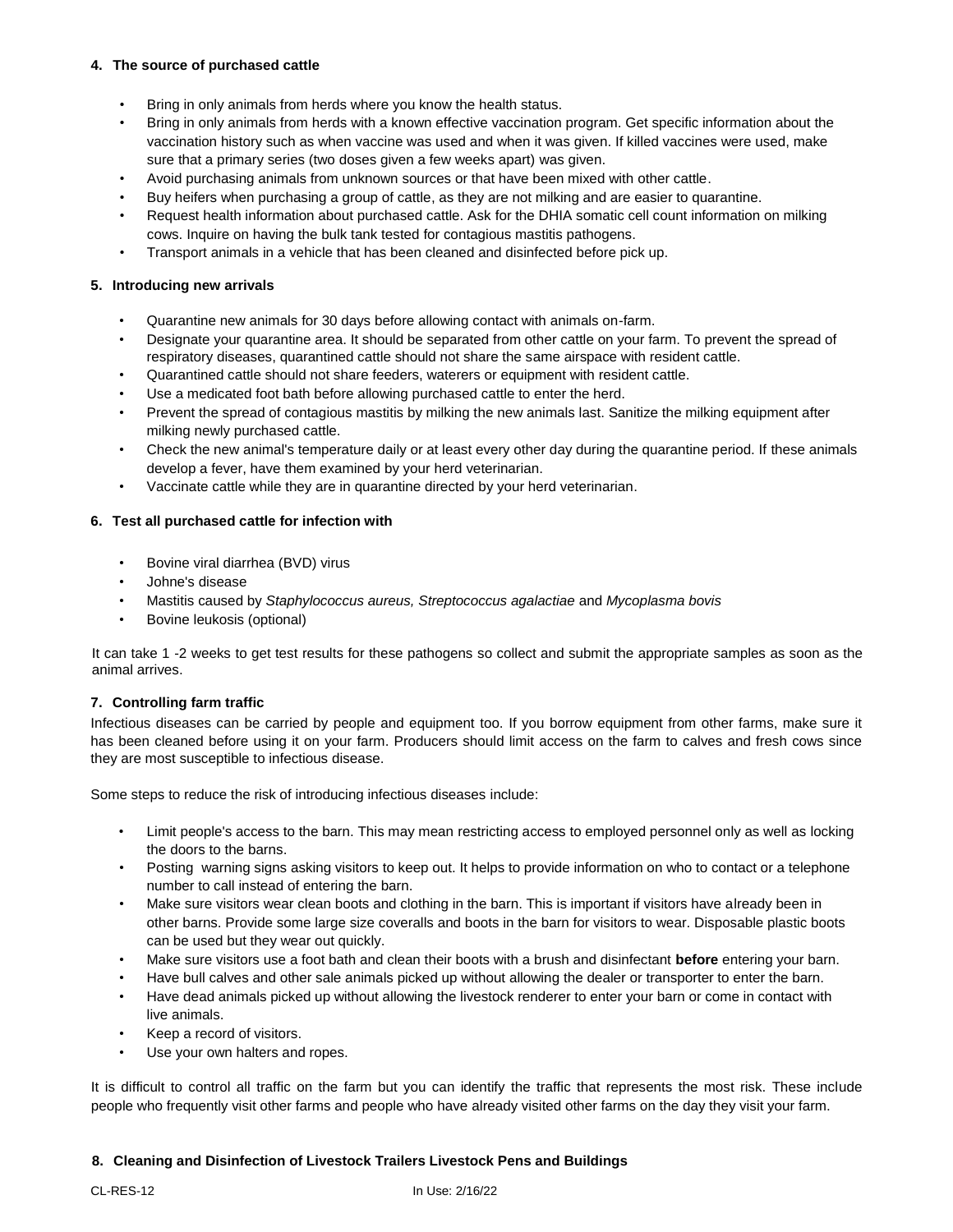It is important that livestock trailers and calf pens be properly cleaned **before** the disinfectant is applied. If calf pens and livestock trailers are not properly cleaned; the disinfection step is much less effective at killing disease causing microorganisms. High pressure washing **should not** be used due to the risk of cross-contamination of the environment. More importantly livestock owners and managers should understand that while high pressure washers do remove gross soils, such as dried fecal material, it does not consistently remove biofilms. Biofilm removal is an essential and vital component of proper cleaning. The following is a simple cleaning and disinfection protocol that is widely used in livestock operations in the United States.

## **1. Remove all bedding material**

After the bedding material has been removed, a barn broom should be used to sweep up the remaining feed, dust and organic debris.

#### **2. Soak with water**

Thoroughly wet the calf pen or livestock trailer with water using a garden hose. Water should be applied from high to low, starting at the highest point in the livestock trailer or calf pen and ending at the lowest point such as a floor drain.

#### **3. Alkaline foam cleaning**

Apply an alkaline (pH of 11-12) foaming detergent (Total Alkaline Presoak™, Triton Chemical, Lakeville, MN) to the calf pen or livestock trailer using either a hand-held airless foamer (Lafferty Compact Model 25 Airless Foamer, Lafferty® Equipment Manufacturing Inc., Little Rock, AR). Start at the lowest point of the livestock trailer or calf pen and finish at the highest point. Apply the alkaline foaming detergent evenly to all the surfaces. Using plastic, pH indicator strips (Hydrion®, Micro Essential Laboratory, Brooklyn, NY) verify the pH of the alkaline foaming detergent is correct.

#### **4. Alkaline foam soak**

Allow for ≥ 10-15 minutes for the detergent to soak. Do not allow the foaming alkaline detergent to dry.

#### **5. Rinse**

Rinse thoroughly with water using a garden hose going from the highest point to the lowest point of the calf pen or livestock trailer.

#### **6. Acid foam cleaning**

Apply an acid (pH of 3-4) foaming detergent (Surface Brite™, Triton Chemical, Lakeville, MN) to the calf pen or livestock trailer using either a hand-held airless foamer (Lafferty Compact Model 50 Airless Foamer, Lafferty® Equipment Manufacturing Inc., Little Rock, AR) or an air driven foamer. Start at the lowest point of the livestock trailer or calf pen and finish at the highest point. Apply the acid foaming detergent evenly to all the surfaces. Using plastic, pH indicator strips (Hydrion®, Micro Essential Laboratory, Brooklyn, NY) verify the pH of the acid foaming detergent is correct.

#### **7. Acid foam soak**

Allow for ≥ 10-15 minutes for the detergent to soak. Do not allow the foaming acid detergent to dry.

## **8. Rinse**

Rinse thoroughly with water using a garden dose going from the highest point to the lowest point of the calf pen or livestock trailer.

## **9. Dry**

Allow the calf pen or livestock trailer to completely dry out before the disinfectant is applied.

#### **10. Disinfection**

Twelve to 24 hours prior to use, disinfect the calf pen or livestock trailer with a 250 ppm solution of chlorine dioxide going from the highest point to the lowest point of the calf pen. There should be 5-10 minutes of contact time. A hand held sprayer with Viton® seals or an airless foam applicator (Lafferty Compact Model 25 Airless Foamer, Lafferty® Equipment Manufacturing Inc., Little Rock, AR) can be used to apply the chlorine dioxide. It is obligatory that the working concentration of chlorine dioxide be verified with plastic test strips (Insta-Test®, high range chlorine dioxide, La Motte, Chestertown, MD). When using chlorine dioxide at concentrations of ≥ 200 ppm, operators should wear protective eyewear and an R95 approved particulate respirator mask that is carbon lined (grey color). The masks can be obtained in the paint section of any local hardware store.